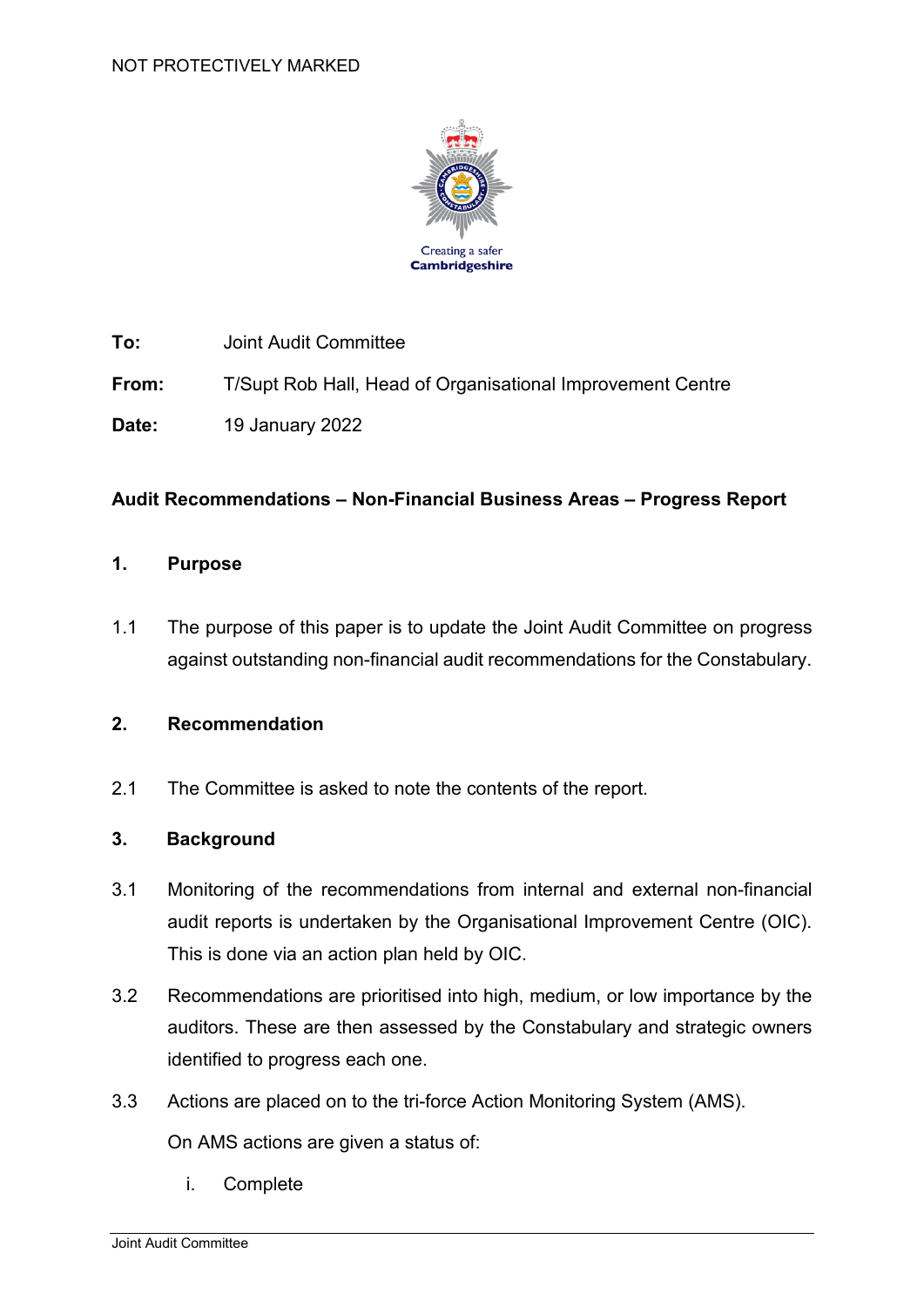- ii. Being progressed
- iii. Will not be progressed.
- 3.4 The force has introduced an Excel status report, to provide an overview of audits completed, owners, assurance and actions. This will enable the Joint Audit Committee to see clearly how many actions have been raised and completed, and how many are outstanding past their due date.
- 3.5 Governance of the progress against RSM audits is through the quarterly Business Assurance Meeting and the monthly Force Executive Board.

## **4. Recent Audit Reports**

- 4.1. Covert Human Intelligence Source (CHIS), payments and accounts, final report dated 29 November, with an audit opinion of *Reasonable Assurance*. There are four medium and four low priority actions for consideration. The audit report is annotated as 'Restricted'.
- 4.2 The Seized Property and Controlled Drugs audit was completed, and the final report issued on 13 December. There are two low priority actions for consideration with an audit opinion of *Substantial Assurance*.
- 4.3 With regard to the Risk Management audit 2.21/22 dated 3 August 2021 and reported at the October JAC, all actions are now completed.
- 4.3 With regard to BCH Proceeds of Crime audit 4.21/22 dated 17 December, with an audit opinion of *Reasonable Assurance*. Cambs are responding to one medium and three low priority actions.
- 4.3 There are no outstanding high, medium, or low priority actions outside their due date, which are not currently either part of a planned audit or internal review.

## **5. Current Status**